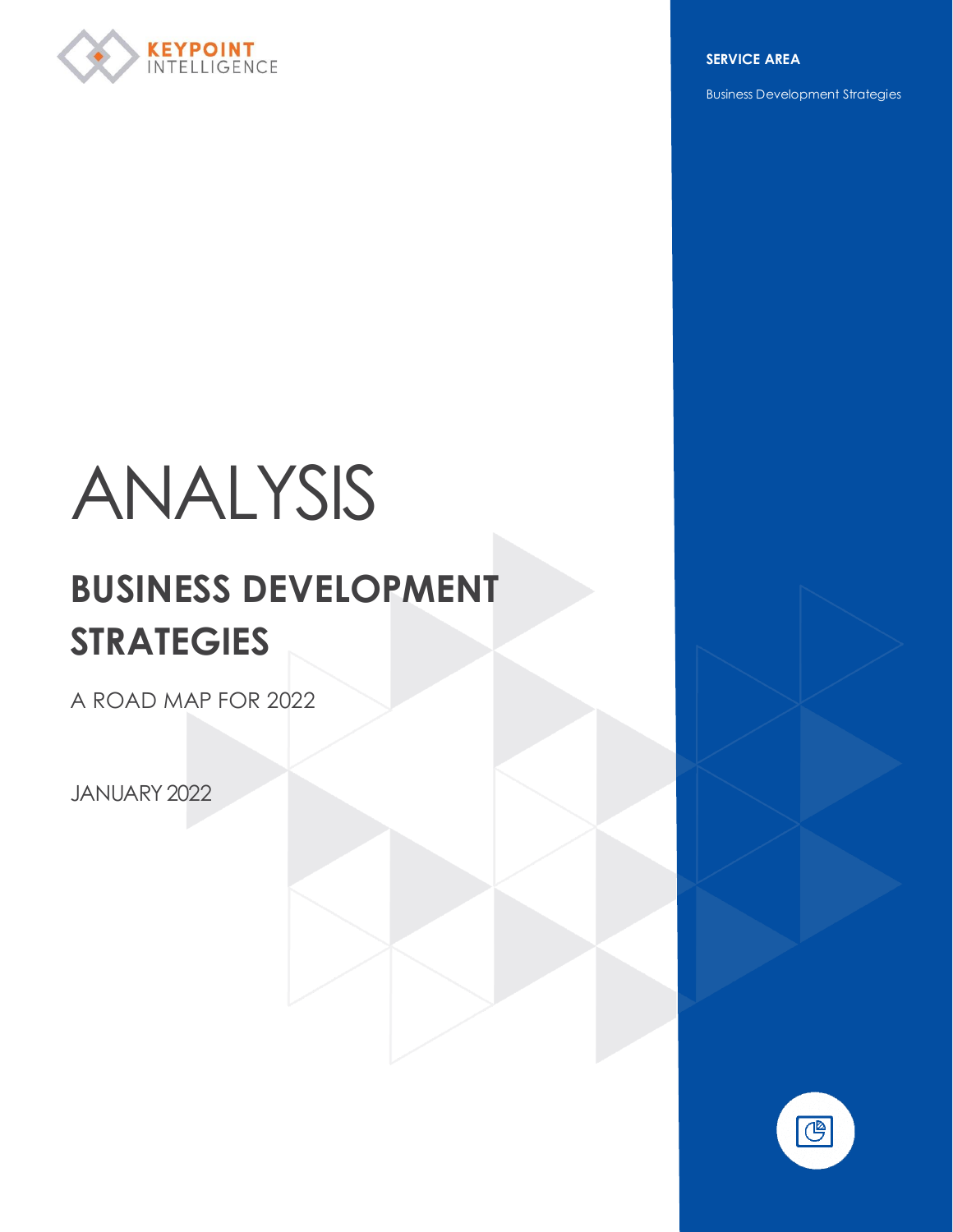

**contents**

# **Table of Contents**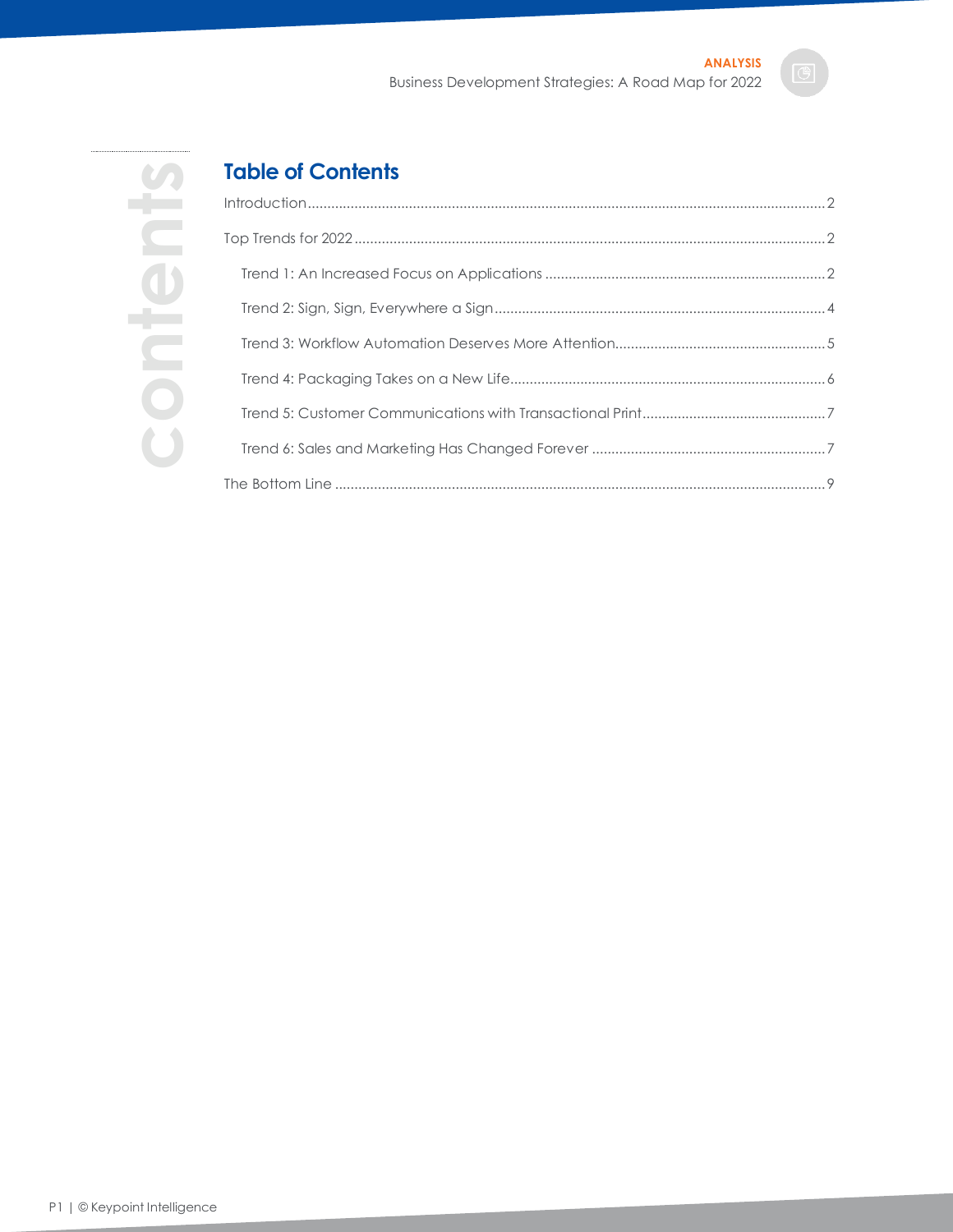# <span id="page-2-0"></span>**Introduction**

If we were to play a word association game to describe 2020 and 2021, we'd probably all come up with a similar list—pivot, adapt, reinvent, stay nimble, new normal, unprecedented times, hybrid model. All these terms represent change, so it should come as no surprise that modern businesses have changed more in the past 18 months than they had in the prior 18 years. Print service providers (PSPs) have been forced to consider a great deal of trial and error in their efforts to maintain business as usual. Borrowing a phrase from J.R.R. Tolkien, "not all those who wander are lost" seems fitting when describing today's business climate. At its root, it suggests that those who are unwilling to stay within the confines of a charted path will likely experience a better journey.

Of course, few people would deliberately select the road we've endured over the past two years. Even before the global health crisis brought on by the COVID-19 pandemic, digital technology was already waging war against modern businesses. On the bright side, today's PSPs now have an opportunity to take what they learned from a disoriented business climate and move forward with increased clarity and purpose. Purpose is an important and common thread as organizations navigate toward future growth. It must now be at the center of every business decision and customer interaction.

As our industry continues to evolve, it has never been more critical for a brand to have a purpose. According to a Harvard Business Review study, companies that focus on their purpose typically achieve higher growth rates and more success during transformative times. Nearly 90% of surveyed executives believed that a strong sense of collective purpose drives employee satisfaction. In addition, 84% asserted that a strong purpose could affect an organization's ability to transform, and 80% believed that it helped increase customer loyalty.

At the beginning of each year, the analysts at Keypoint Intelligence reflect on the past year, contemplate the next, and compile a list of key trends that are expected to impact PSPs in the months ahead. This article will discuss the trends specific to marketing and direct mail that are expected to shape our industry as we move toward the future.

# <span id="page-2-1"></span>**Top Trends for 2022**

# <span id="page-2-2"></span>**Trend 1: An Increased Focus on Applications**

Applications drive print volume. If this seems like an obvious statement, it's because it is but it is still important! For PSPs, the fastest path to new revenues will typically come from identifying print-prominent applications that are due for an upgrade. Rather than focusing on print jobs, successful printing firms will seek applications that align with the digital print value proposition. By developing versioned, personalized communications that are truly relevant to their recipients, printing businesses can impact their bottom lines. Digital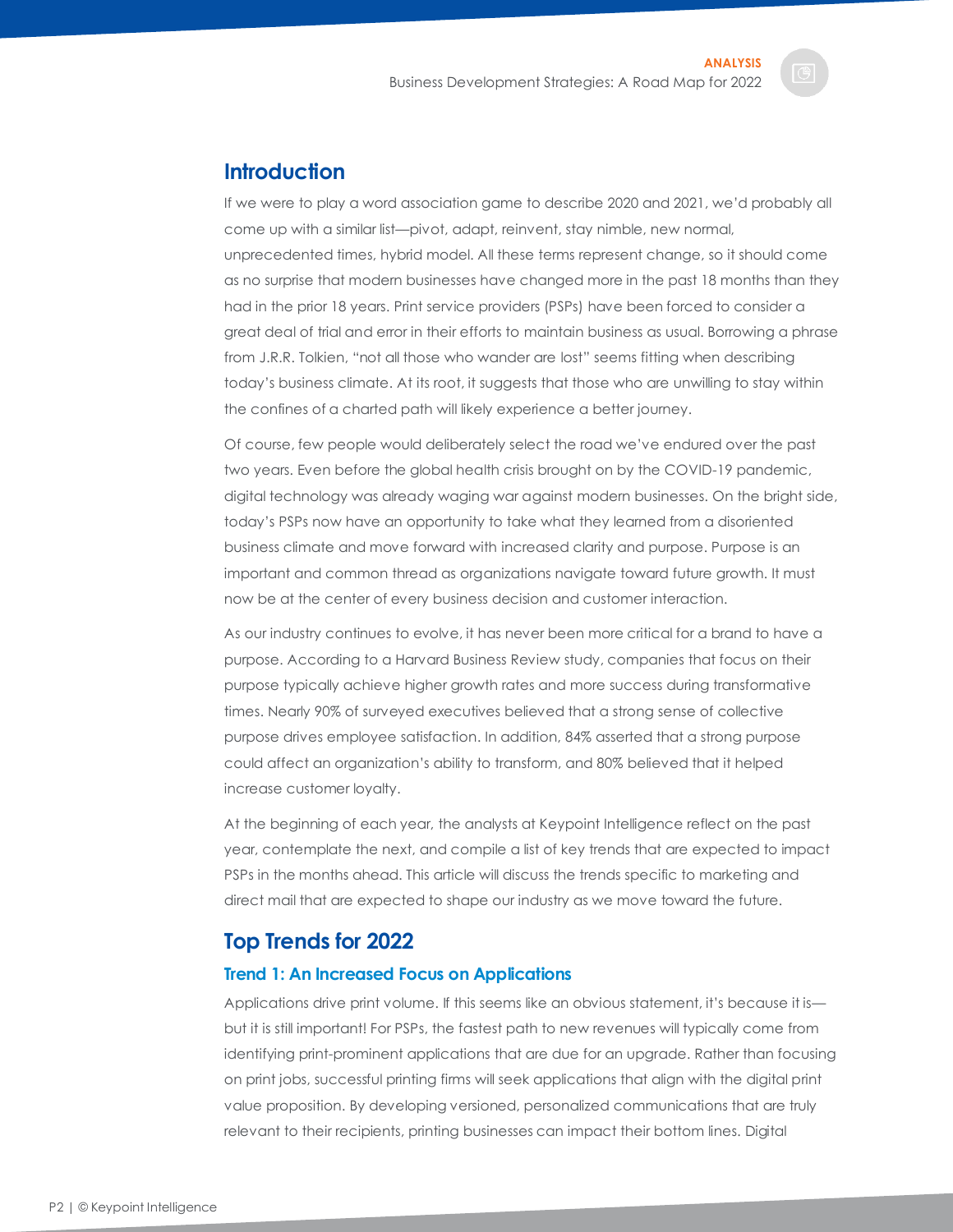technology will play a key role due to the need for shorter run lengths, and printed communications must be interactive while complementing any digital communication efforts.

Each industry will have its own names for various documents, so it's nearly impossible to name every type of application in existence. For example, the same item that a software company would call a brochure might be called a look-book by a real estate broker. As a result, it's easier for print sales professionals to identify new opportunities if they understand who owns the application and the business purpose it serves. Keypoint Intelligence's Application forecast data provides a broad view of the applications that are expected to experience growth. As shown in the Figure below, nearly all of the top fifteen digital print color applications have additional opportunities for growth.



#### **Figure 1: Top Color Applications**

Source: *United States Digital Production Printing Application Forecast*; Keypoint Intelligence 2021

Direct mail remains one of the largest print volume applications and is expected to continue seeing positive gains. In line with the need to maintain a strong brand, businesses must deliver high-impact print campaigns in versions that align their purpose with the interests of their intended audience.

When it comes to providing an optimal customer experience, the way in which a brand delivers its message matters. Ongoing research confirms that direct mail requires less cognitive effort to process than digital media, making it easier to understand and more memorable. Direct mail also offers significant advantages in terms of brand recall. Our brains process visual images 60,000 times faster than words, so powerful visuals can help drive engagement and improve response rates in direct mail.

Between 2020 and 2025, catalogs and magazines are expected to experience some of the highest growth rates in terms of impressions. Their strength in digital print can primarily be attributed to shifts away from traditional offset manufacturing. We already know that digital presses enable shorter run lengths, geo-marketing, and personalized messaging.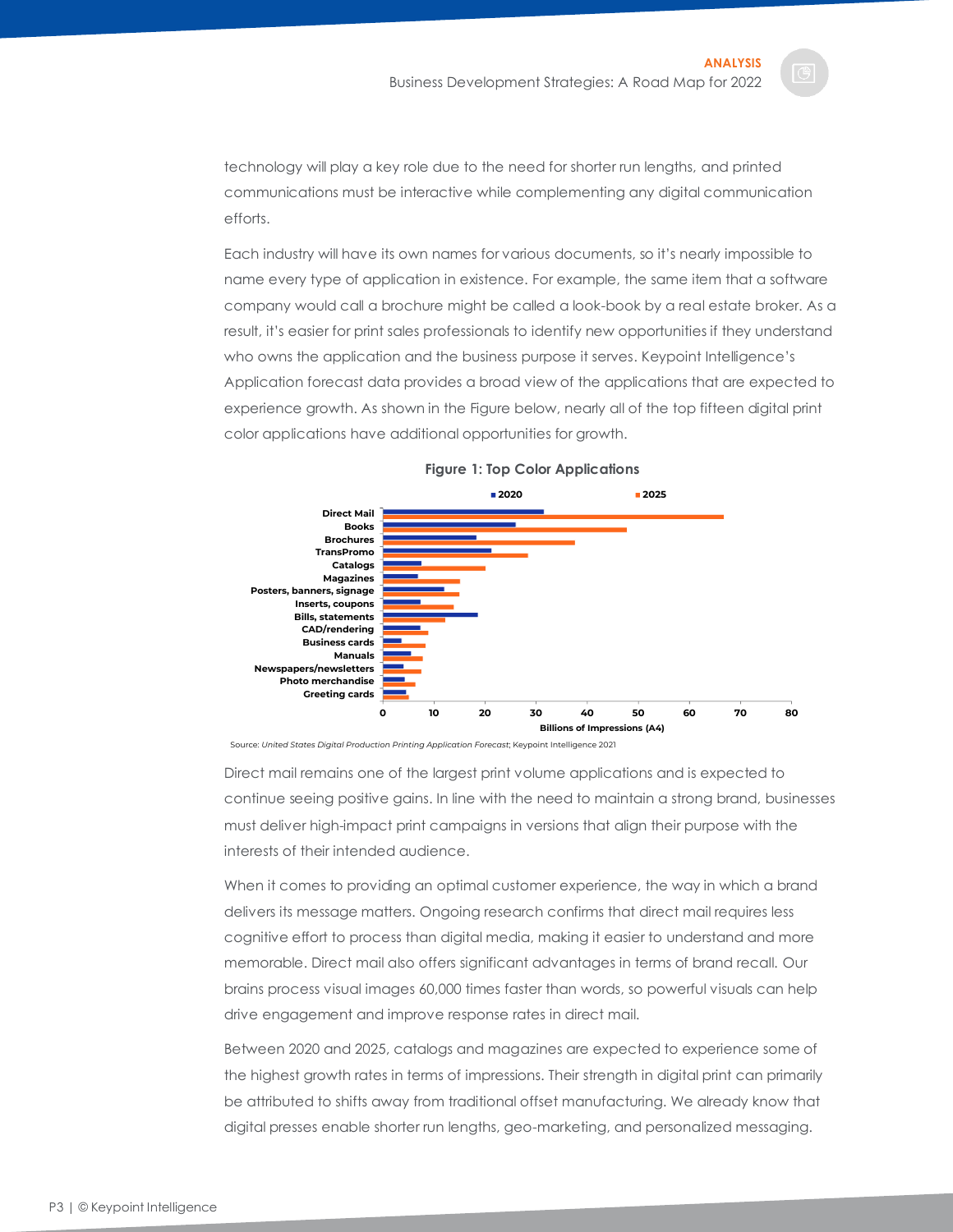Building on this knowledge, PSPs must translate these benefits into a language that marketers can relate to.

## <span id="page-4-0"></span>**Trend 2: Sign, Sign, Everywhere a Sign**

Like so many other sectors, wide format experienced some declines during the COVID-19 pandemic—but it is now back on the path to profitability. The technology continues to evolve to meet market demands for lightning-fast turnaround times. As tradeshows and live events make a comeback, the demand for wide format graphics will only increase. For businesses that offer wide format print services, profitability depends on efficient order fulfillment and marketing. As PSPs look to serve their customers and streamline their operations, automation must be a key consideration.

Technological consolidation continues at a rapid pace in our industry. Keypoint Intelligence's most recent wide format print volume forecast projects that UV and aqueous devices will experience the highest growth between 2020 and 2025.



**Figure 2: Global Wide Format Print Volumes**

Source: *Global Wide Format Print Volume Forecast*; Keypoint Intelligence 2021

Signs are essential to everyone when they are trying to find their way in an unfamiliar area. Without them, time is lost and frustration can tarnish the customer experience. As we move through 2022, visual communications will continue to play an important role. The onset of COVID-19 made all of us hyper-aware of changes in business operations, but this is only one piece of the equation. Ongoing advancements in wide format technology mean that the possibilities are increasing every day. New substrates, improvements to print quality, and increased durability have led to expanded opportunities. As indicated in the Figure below, signs are only one area of focus for 2022.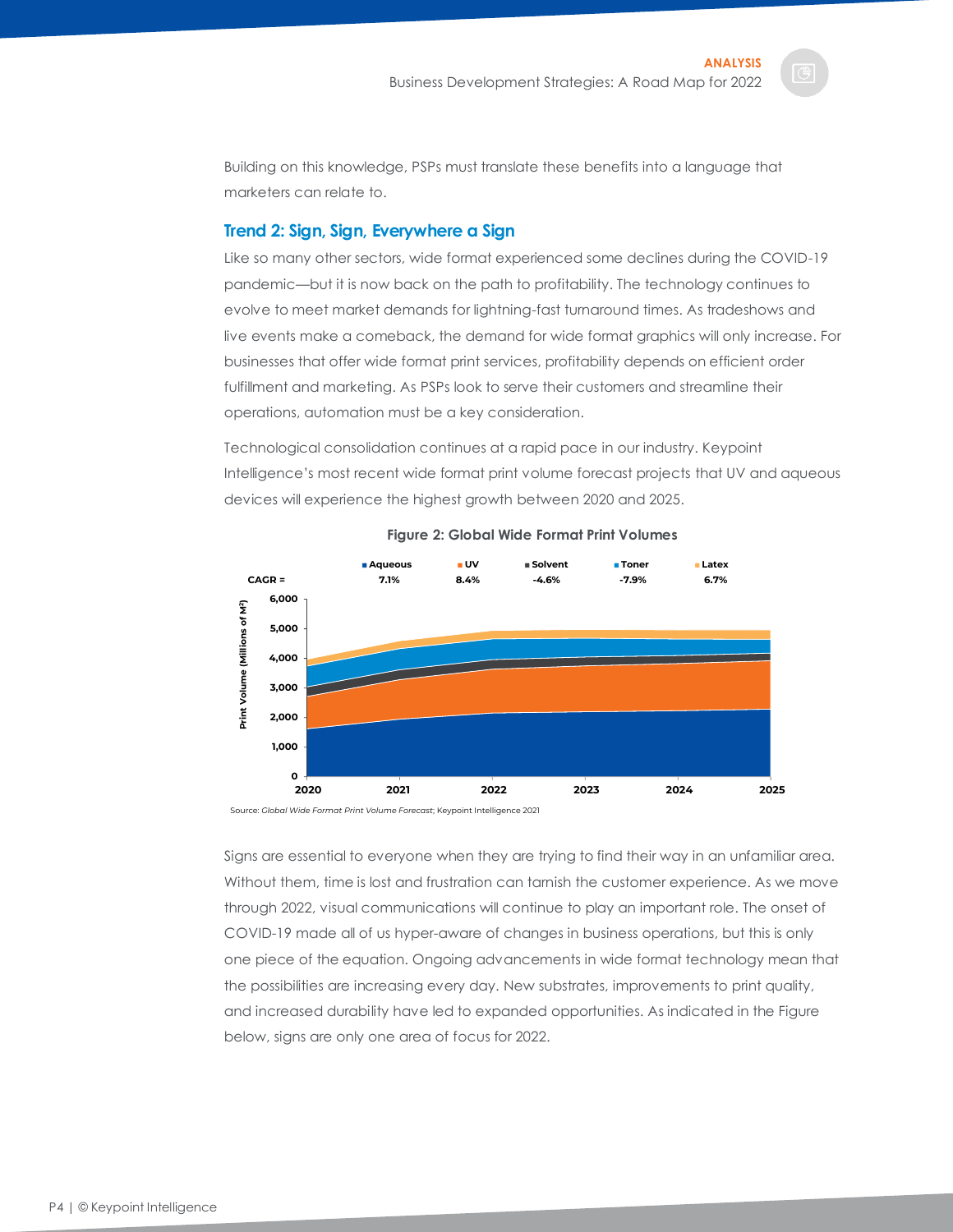

#### **Figure 3: Wide Format Opportunities**

N = 57 Respondents that are seeing an increase in demand for wide format applications Source: *ST Media/Big Picture Magazine Survey in Conjunction with Keypoint Intelligence* (2021)

#### <span id="page-5-0"></span>**Trend 3: Workflow Automation Deserves More Attention**

Over the years, PSPs have primarily directed their attention toward optimizing print and finishing operations. Meanwhile, systems and automation for the front of the house have traditionally been lower on the priority list because friendly personnel were available to interact with customers and prospects. In today's market, though, customer preferences have changed. Even if you have endless funds to support customer service roles, workflow automation must be a top priority.

Today's customers must be empowered to take advantage of self-serve interactions. When you consider workflow, this is the starting point. In a recent survey from Keypoint Intelligence, PSPs were asked about their top considerations for purchasing web-to-print software. Improving the customer experience was at the top of the list, which stands to reason because today's business buyers expect convenience when it comes to ordering. By addressing their preferences, print businesses can establish a more loyal customer base.

If that's not enough, printing firms have much to gain internally when they focus on streamlining the job onboarding process. The majority of today's jobs are placed through e-mail or a phone call, and these jobs must be turned around as quickly and accurately as possible. To take advantage of the digital print value proposition, print businesses must implement tools that help onboard the growing number of smaller jobs. Keypoint Intelligence's most recent North American Software Solutions Outlook report underscores this trend—when respondents were asked to specify their biggest workflow inefficiencies, nearly half of respondents cited dealing with the high number of smaller jobs.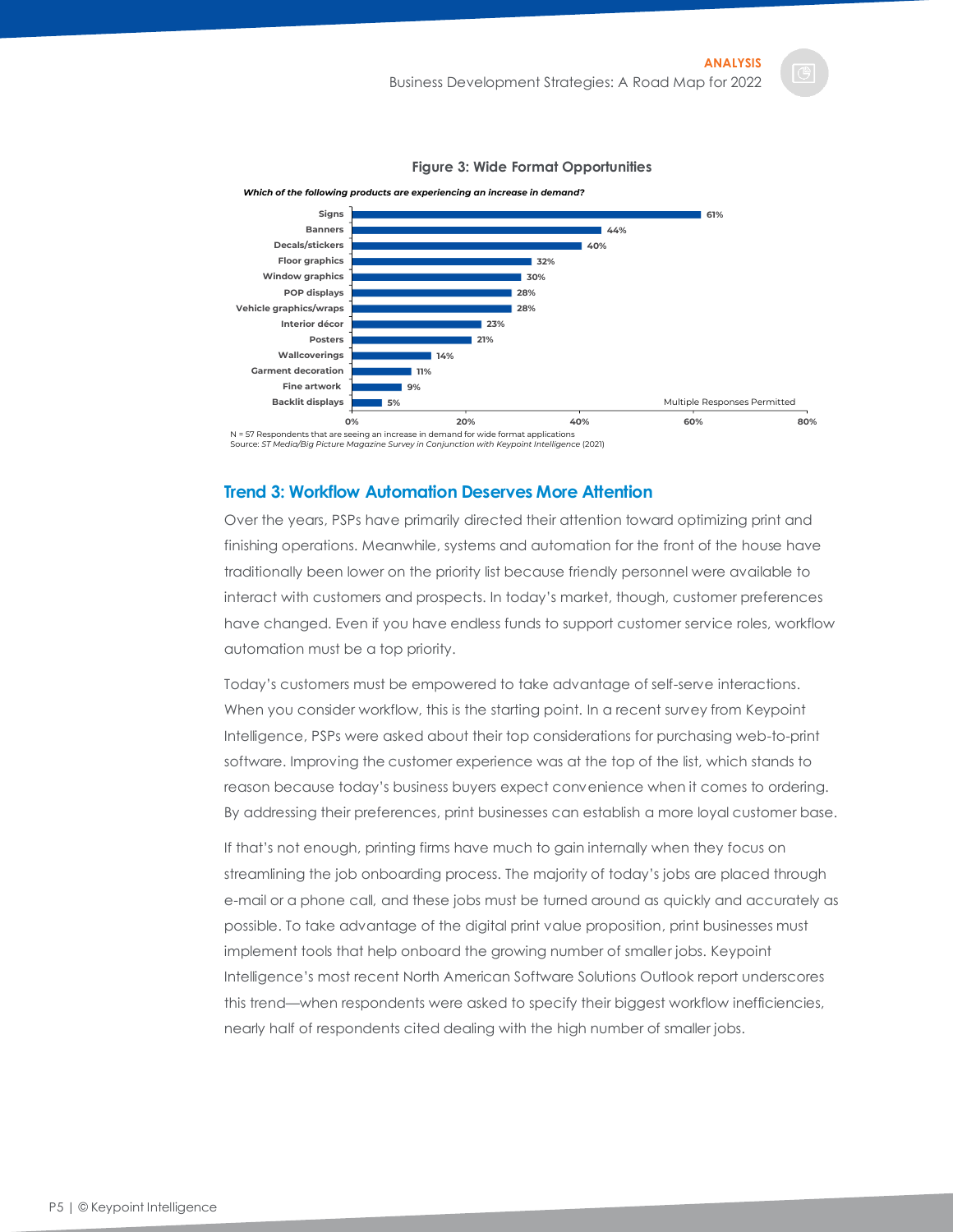#### **Figure 4: Top Workflow Inefficiencies**



#### *In general, what are the biggest issues or inefficiencies with your current workflow?*

Source: *North American Software Investment Outlook Survey*; Keypoint Intelligence 2021

# <span id="page-6-0"></span>**Trend 4: Packaging Takes on a New Life**

By design, the primary purpose of a package is to keep the contents safe from damage while protecting them from light, heat, or other external elements. No one would dispute that. Thinking more creatively, though, packaging is also prime real estate that can be used to engage buyers and consumers with appealing imagery while increasing brand recognition. There was a time when all packaging was produced on large offset presses, but more and more of these applications are now being produced on digital print devices. Digital presses enable faster time to market, the ability to personalize or regionalize marketing messages, easier artwork and content updates, and increased flexibility. All these factors are vital as brand owners test new markets and work to generate a greater sense of loyalty.

Smart packaging—or packaging that uses technology to enhance the experience or engage/educate the intended buyer—is a trend worth watching. With more and more consumers carrying a smartphone in one hand while grabbing items from a store shelf with the other, smart packaging can help elevate the customer experience before the decision to purchase is even made.

Going back to an earlier statement about purpose being at the center of every customer interaction, it's important to recognize that today's consumers have a keen interest in the environmental impact of the products they purchase. The good news is that modern digital presses have been designed to produce packaging with the environment in mind. They serve as an alternative to the long runs that often end up in the recycle pile and also reduce the solvents required to print the packaging.

As brands commit to mass customization and increased localization/personalization, digital packaging will continue to experience growth in terms of use and volume.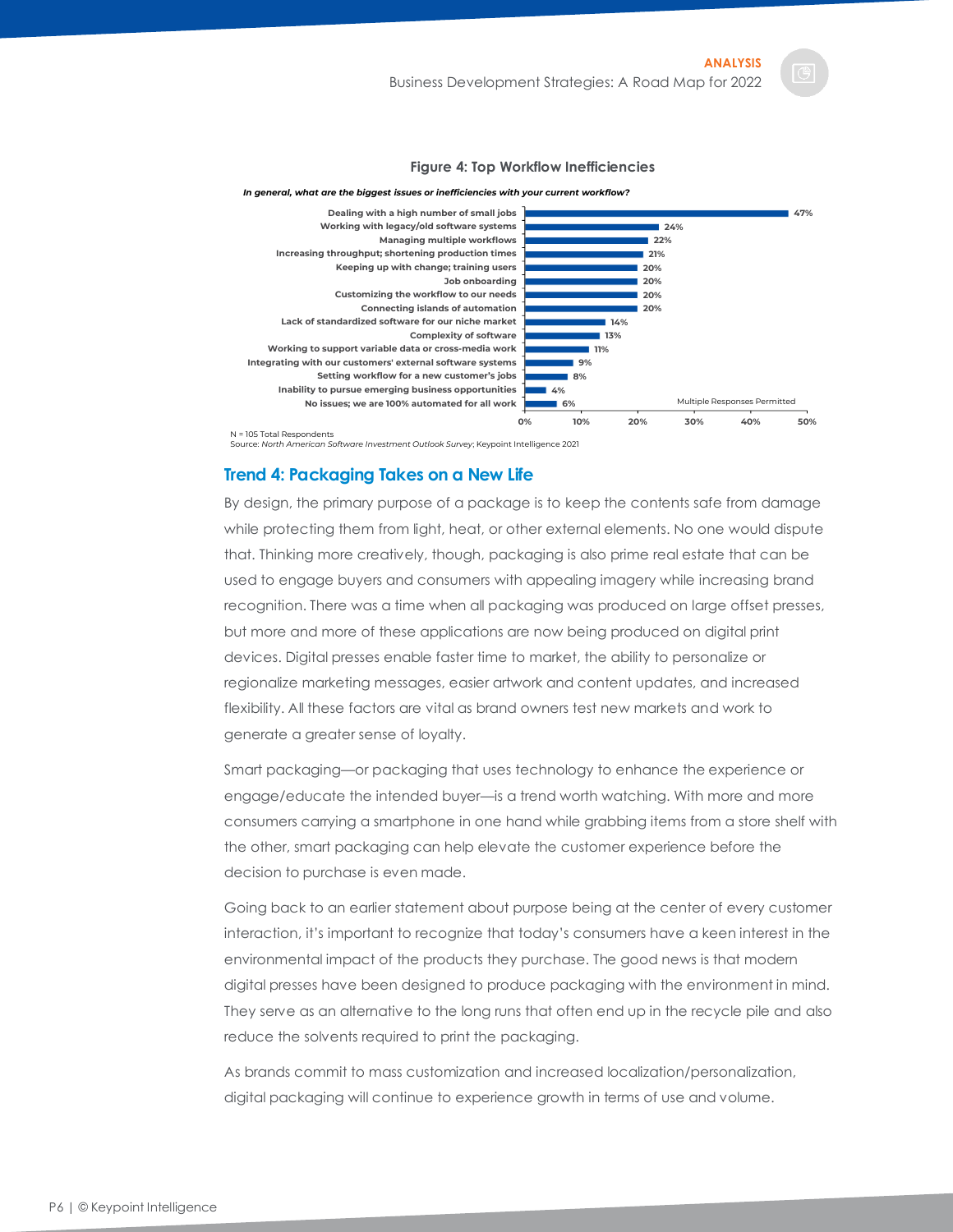## <span id="page-7-0"></span>**Trend 5: Customer Communications with Transactional Print**

In late 2021, Keypoint Intelligence conducted a survey of over 350 enterprises in North America. The outcome was an in-depth analysis of how enterprises are leveraging transactional communications and related technologies to better serve their customers. As was the case for the other areas of business we've covered in this document, over 44% of enterprises cite an improved customer experience as a most important priority. As reflected in the Figure below, other important business objectives include security and regulatory compliance and cost reduction.

**Figure 5: Importance of Business Objectives**





Source: *Annual State of Transactional Communications Business Survey*; Keypoint Intelligence 2021

There is no question that IT budgets will continue to rise. PSPs can work to help these enterprises examine their current practices, then determine how improvements can be made to achieve these important goals.

#### <span id="page-7-1"></span>**Trend 6: Sales and Marketing Has Changed Forever**

The fundamentals of sales and marketing activities continue to play an important role in business development. The opportunity to enjoy success from those efforts in 2022 is largely dependent on the systems that are designed to support them. In *Atomic Habits: An Easy and Proven Way to Build Good Habits and Break Bad Ones*, author James Clear asserts, "You do not rise to the level of your goals. You fall to the level of your systems." To put this another way, even the most ambitious sales or marketing goal will do very little for your business growth if you don't have a system in place to support the efforts AND maintain consistency. The goals you set are the desired outcome, but the systems you design are how you will achieve your goal.

The concept of sales and marketing has been a subject of speculation and dispute for many years. In today's world, the reality is that buyers are approaching their need for print and promotional products much differently than they were in the past. Thanks to the wealth of information available online, buyers have gained confidence in moving the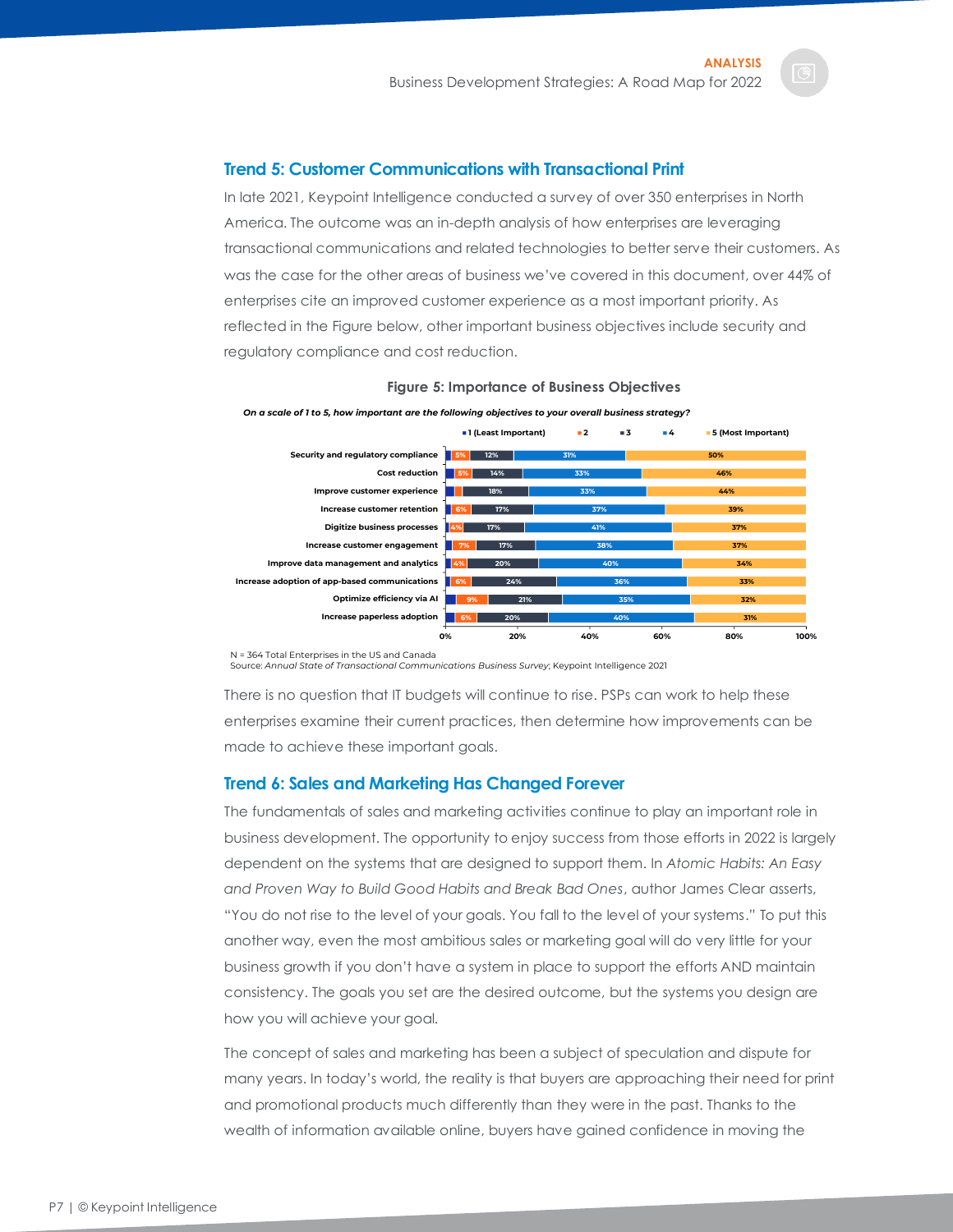sales process forward without engaging the help of a salesperson until it is absolutely necessary. Although this certainly doesn't mean that sales reps don't add value or are a dying breed, it does indicate that the role of the salesperson continues to evolve and change.

Specifically, it is more important than ever for marketing and sales activities to be built on a system that is designed to blend and intersect at the very point buyers are researching their options. A popular activity over the past few years centers on publishing content that defines and speaks to the prospect's need. As an aftereffect of the pandemic, this content must now amplify the stories that are central to purpose. Social inequities, environmental concerns, and security/data privacy are top of mind. When content tells the right story to the right audience, it can establish a base of authority

Many believe that the selling process will become a predominantly online function within the next few years. Even if this doesn't prove to be true, the way in which today's buyers create a filter when exploring their options must be acknowledged. Attempting to pick up the conversation in the middle of the sales cycle or only after the buyer has reached out for help is a recipe for price and product comparison. To avoid this, sales professionals must become proficient at developing online relationships. This might also be called improved social selling. A one-dimensional sales approach will likely generate disappointing results as we move into the future. As social selling becomes more mainstream, it will be more important than ever before to be social, create value, and demonstrate leadership via online channels.

Artificial Intelligence (AI) will also gain momentum in the sales world over the next few years. Consider the value of having all the information you need to generate a powerful account plan at your fingertips in a matter of hours rather than days or weeks.

Although most seasoned sales reps can tell you what value-based selling is, many still need coaching to make it a reality. When a seller learns to lead with the value that the customer will gain from the offering rather than the features it includes, this can establish a competitive advantage. In 2022 and beyond, value-based selling will be favored by buyers and consumers.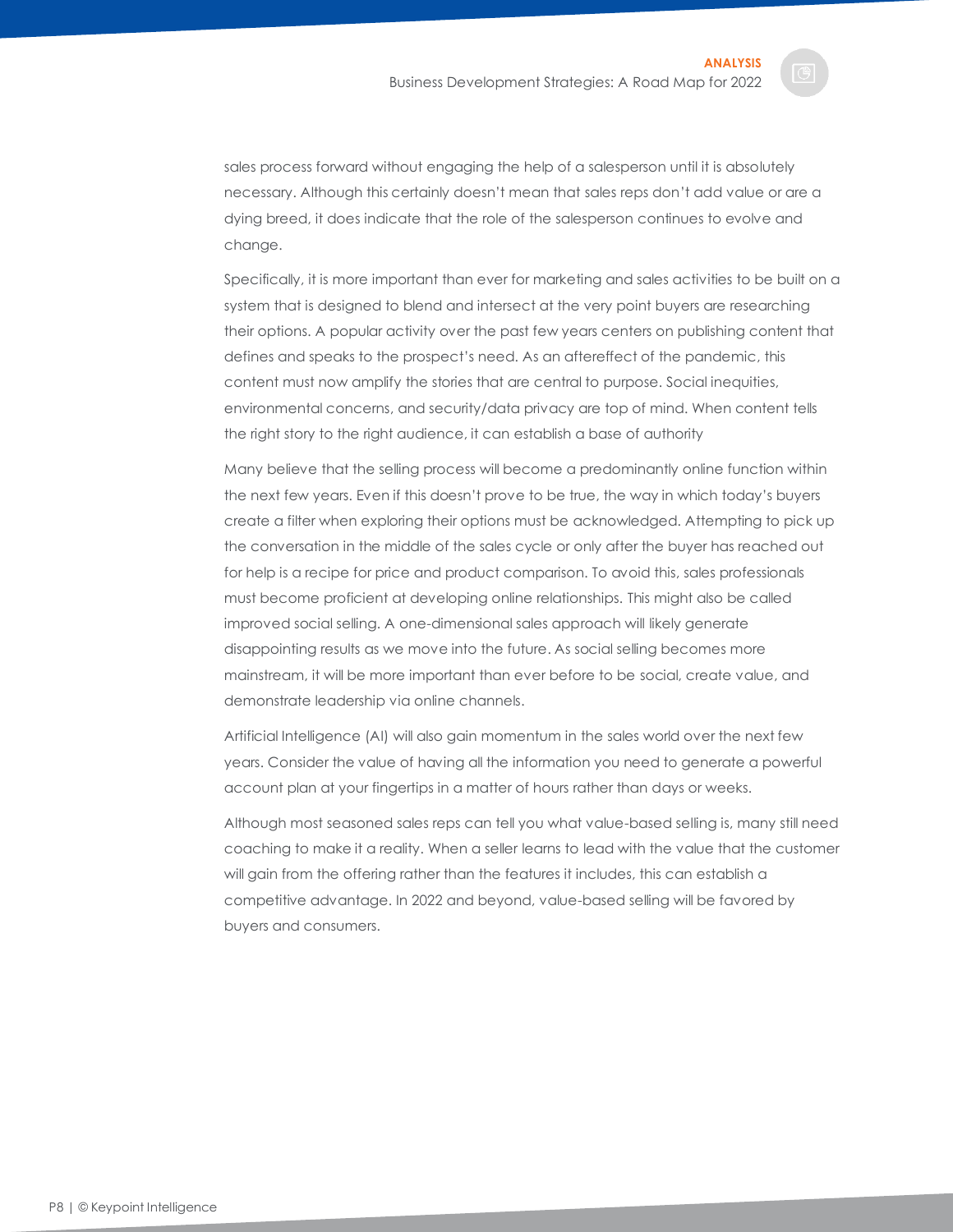**opinion**

# <span id="page-9-0"></span>**The Bottom Line**

The past two years have introduced a great many changes to the way we live, work, and do business. As we continue to move through 2022, we will undoubtedly face additional challenges and critical considerations. Supply chain challenges, labor concerns, and rising costs are on the minds of many, but these challenges can also mean exciting new opportunities! Capital investments are still occurring within our industry, and many firms are making investments to better address today's ever-changing market needs. As a result, listening to the voice of the customer is more important than ever before. Use the lessons that you've learned over the past two years to determine your focus and identify any changes that must be made to better serve your audience.

With the continued focus on the digital transformation, print and communication providers must shift the manner with which they describe their businesses, products, and services. Take the time to unapologetically define your company's purpose. Articulate how your offerings complement today's digital world and seek opportunities to build systems that will keep pace with the growth you want to achieve. Doing so can help guide the decisions that you'll need to make as we navigate our businesses through another new year.